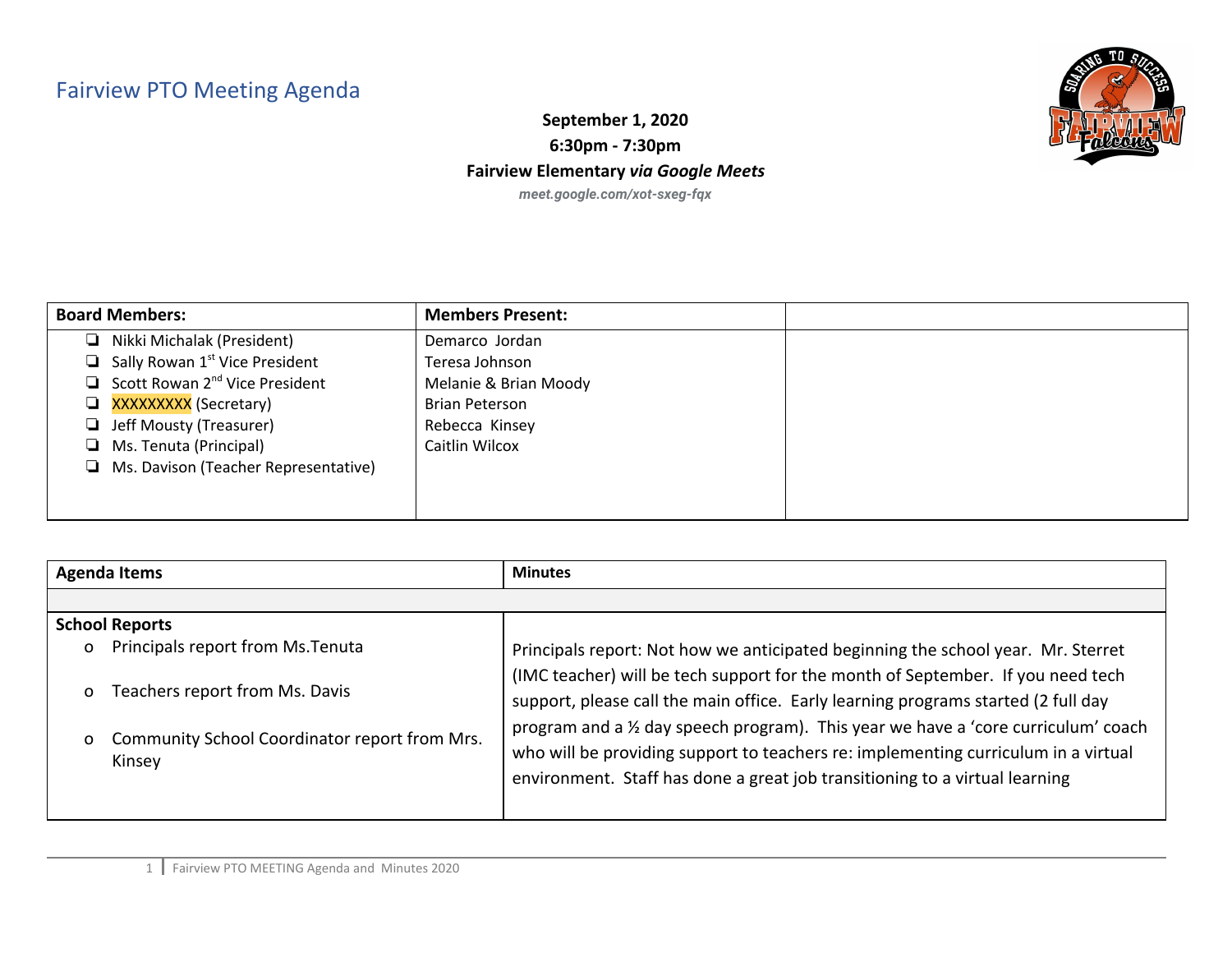|                                 | environment. During a full week of teachers institutes, there were many tech                                                                                                                                                                                                                                                                                                                                                                                                                                                                                                                                                                                                                                                                                                                                                                             |
|---------------------------------|----------------------------------------------------------------------------------------------------------------------------------------------------------------------------------------------------------------------------------------------------------------------------------------------------------------------------------------------------------------------------------------------------------------------------------------------------------------------------------------------------------------------------------------------------------------------------------------------------------------------------------------------------------------------------------------------------------------------------------------------------------------------------------------------------------------------------------------------------------|
|                                 | support meetings as well as social justice.                                                                                                                                                                                                                                                                                                                                                                                                                                                                                                                                                                                                                                                                                                                                                                                                              |
|                                 |                                                                                                                                                                                                                                                                                                                                                                                                                                                                                                                                                                                                                                                                                                                                                                                                                                                          |
|                                 | Teachers report:                                                                                                                                                                                                                                                                                                                                                                                                                                                                                                                                                                                                                                                                                                                                                                                                                                         |
|                                 |                                                                                                                                                                                                                                                                                                                                                                                                                                                                                                                                                                                                                                                                                                                                                                                                                                                          |
|                                 | Community School Coordinator report: Thank you to all the parents! We have a<br>great opportunity this year for family engagement. Parent engagement will look a<br>lot different, but will be more frequent (and critical) engagement. Summer: Robust<br>summer academy-virtual platform for 15 students for 4 weeks during the month of<br>June.<br>Still working on tech issues! Please continue to reach out when you have a<br>computer issue! We will continue to problem solve. For the parents that received<br>the Dell laptops, we will need to swap them out when the chromebooks come in. If<br>you do not have internet or know someone who doesn't have internet, please reach<br>out to Kinsey. She has resources that she can connect you with. Fairview has many<br>community partners! Please let us know your needs (childcare, etc). |
|                                 |                                                                                                                                                                                                                                                                                                                                                                                                                                                                                                                                                                                                                                                                                                                                                                                                                                                          |
| <b>Secretary Minutes Review</b> | May 2020 Minutes                                                                                                                                                                                                                                                                                                                                                                                                                                                                                                                                                                                                                                                                                                                                                                                                                                         |
|                                 |                                                                                                                                                                                                                                                                                                                                                                                                                                                                                                                                                                                                                                                                                                                                                                                                                                                          |
|                                 | Ryan Mousty made motion to accept minutes as read. Teresa Johnson seconded.                                                                                                                                                                                                                                                                                                                                                                                                                                                                                                                                                                                                                                                                                                                                                                              |
|                                 |                                                                                                                                                                                                                                                                                                                                                                                                                                                                                                                                                                                                                                                                                                                                                                                                                                                          |
|                                 |                                                                                                                                                                                                                                                                                                                                                                                                                                                                                                                                                                                                                                                                                                                                                                                                                                                          |
| <b>Treasurer's Report</b>       | <b>Treasurer's Report</b>                                                                                                                                                                                                                                                                                                                                                                                                                                                                                                                                                                                                                                                                                                                                                                                                                                |
|                                 |                                                                                                                                                                                                                                                                                                                                                                                                                                                                                                                                                                                                                                                                                                                                                                                                                                                          |
|                                 |                                                                                                                                                                                                                                                                                                                                                                                                                                                                                                                                                                                                                                                                                                                                                                                                                                                          |
|                                 |                                                                                                                                                                                                                                                                                                                                                                                                                                                                                                                                                                                                                                                                                                                                                                                                                                                          |
|                                 |                                                                                                                                                                                                                                                                                                                                                                                                                                                                                                                                                                                                                                                                                                                                                                                                                                                          |
|                                 |                                                                                                                                                                                                                                                                                                                                                                                                                                                                                                                                                                                                                                                                                                                                                                                                                                                          |
| <b>Committees</b>               |                                                                                                                                                                                                                                                                                                                                                                                                                                                                                                                                                                                                                                                                                                                                                                                                                                                          |
| <b>Overview of Committees</b>   |                                                                                                                                                                                                                                                                                                                                                                                                                                                                                                                                                                                                                                                                                                                                                                                                                                                          |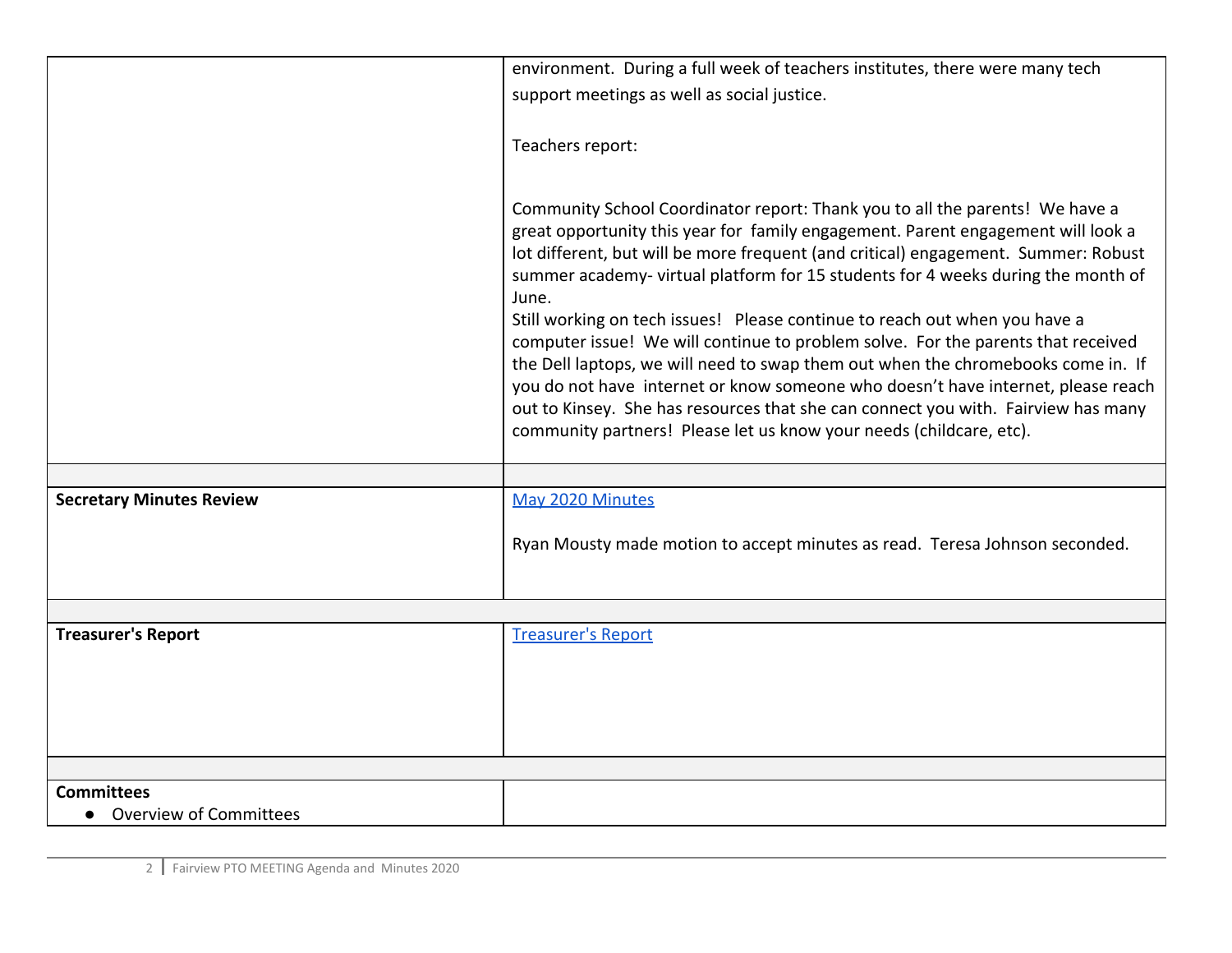| <b>Teacher Hospitality</b><br>O                                                                                                                                                                  | Usually at this time, we have provided a food day for the teachers. The budget<br>wasn't finalized until recently and the district recently shared the guidelines we need<br>to follow. Melanie shared a few ideas for the upcoming year. Lot's of planning has<br>been going on.<br>All food needs to be pre-packaged. |
|--------------------------------------------------------------------------------------------------------------------------------------------------------------------------------------------------|-------------------------------------------------------------------------------------------------------------------------------------------------------------------------------------------------------------------------------------------------------------------------------------------------------------------------|
| Fundraising<br>$\Omega$<br>Spiritwear (Nikki, Ryan)<br>0<br>Spirit Nights (Sally)<br>o<br><b>Boxtops</b><br>0<br>eScrip/Schnucks<br>o<br>Mum fundraiser<br>$\circ$<br><b>Pastry Puffins</b><br>o | Spiritwear:<br><b>Spirit Nights:</b><br>Chipotle<br>Rosati's<br><b>BloNo</b>                                                                                                                                                                                                                                            |
|                                                                                                                                                                                                  | Mum's: Huge SUCCESS with the mum fundraiser this year! Pickup is 2:30-5 in front<br>of school on 8/3/2020.                                                                                                                                                                                                              |
|                                                                                                                                                                                                  | Pastry Puffins: Heard from Jared. Pastry Puffins will have an online order option and<br>a direct ship for non-perishable food items this year. When might we be interested<br>in doing Pastry Puffins?<br>October timeframe.                                                                                           |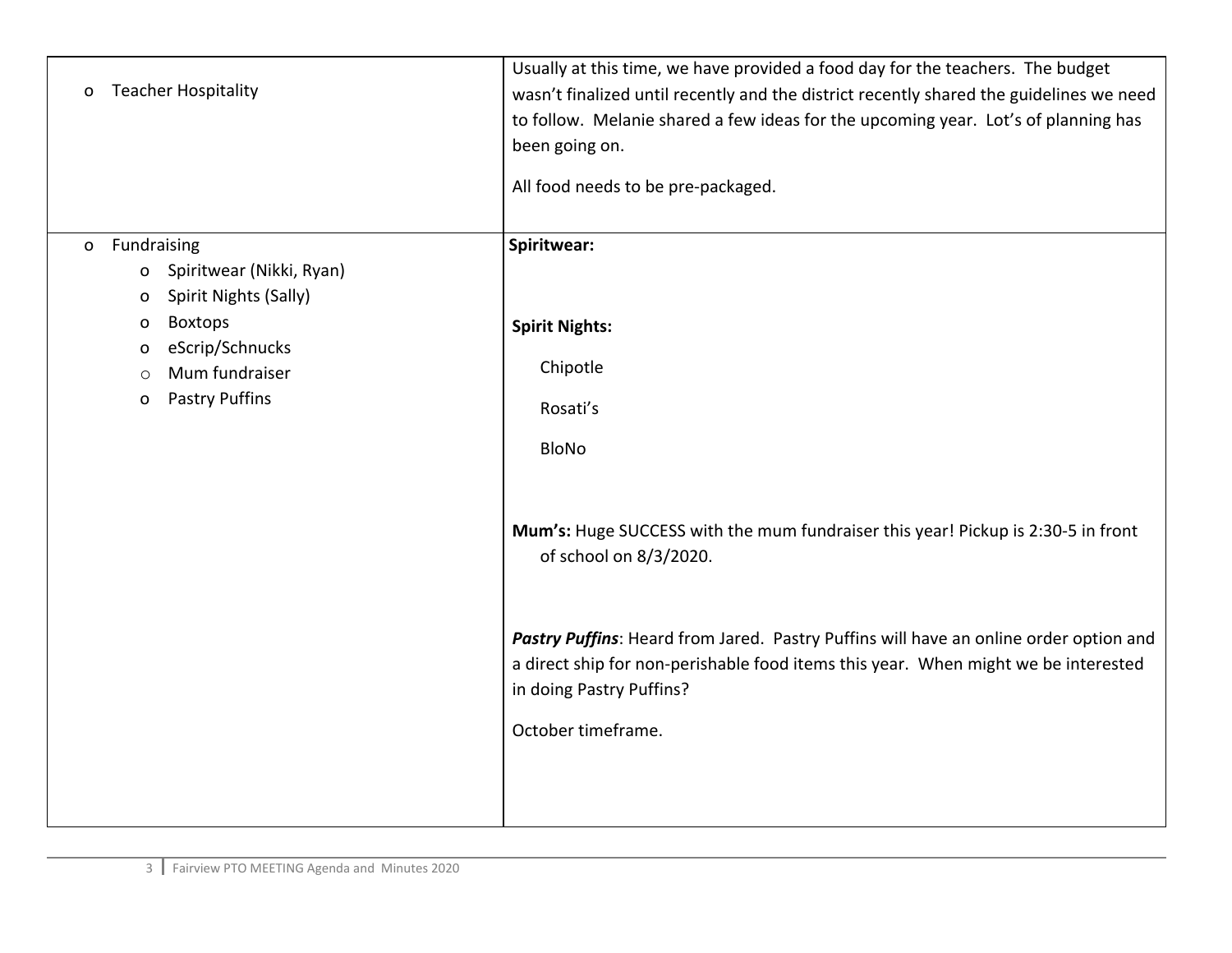| <b>Family Engagement</b><br>$\mathbf{O}$                                       |                                                                       |
|--------------------------------------------------------------------------------|-----------------------------------------------------------------------|
|                                                                                |                                                                       |
|                                                                                |                                                                       |
|                                                                                |                                                                       |
| <b>Citizens Advisory Council Representative</b>                                |                                                                       |
| o Did we have someone take over for Jessica?                                   |                                                                       |
|                                                                                |                                                                       |
| Scholarship                                                                    |                                                                       |
|                                                                                | Reduced to one scholarship for this year (instead of 2 scholarships). |
|                                                                                |                                                                       |
| <b>Communications</b>                                                          |                                                                       |
| o Social Media Updates                                                         | Spirit nights are added and will be pushed                            |
|                                                                                |                                                                       |
|                                                                                |                                                                       |
|                                                                                |                                                                       |
| <b>Nominations/Elections</b><br>o Anyone interested in the secretary Position? | Demarco Jordan will take over the secretary position! THANK YOU!      |
|                                                                                |                                                                       |
|                                                                                |                                                                       |
|                                                                                |                                                                       |
| Other:                                                                         |                                                                       |
|                                                                                |                                                                       |
|                                                                                |                                                                       |
| <b>Around the Room</b>                                                         |                                                                       |
|                                                                                |                                                                       |
| Adjourn:                                                                       |                                                                       |